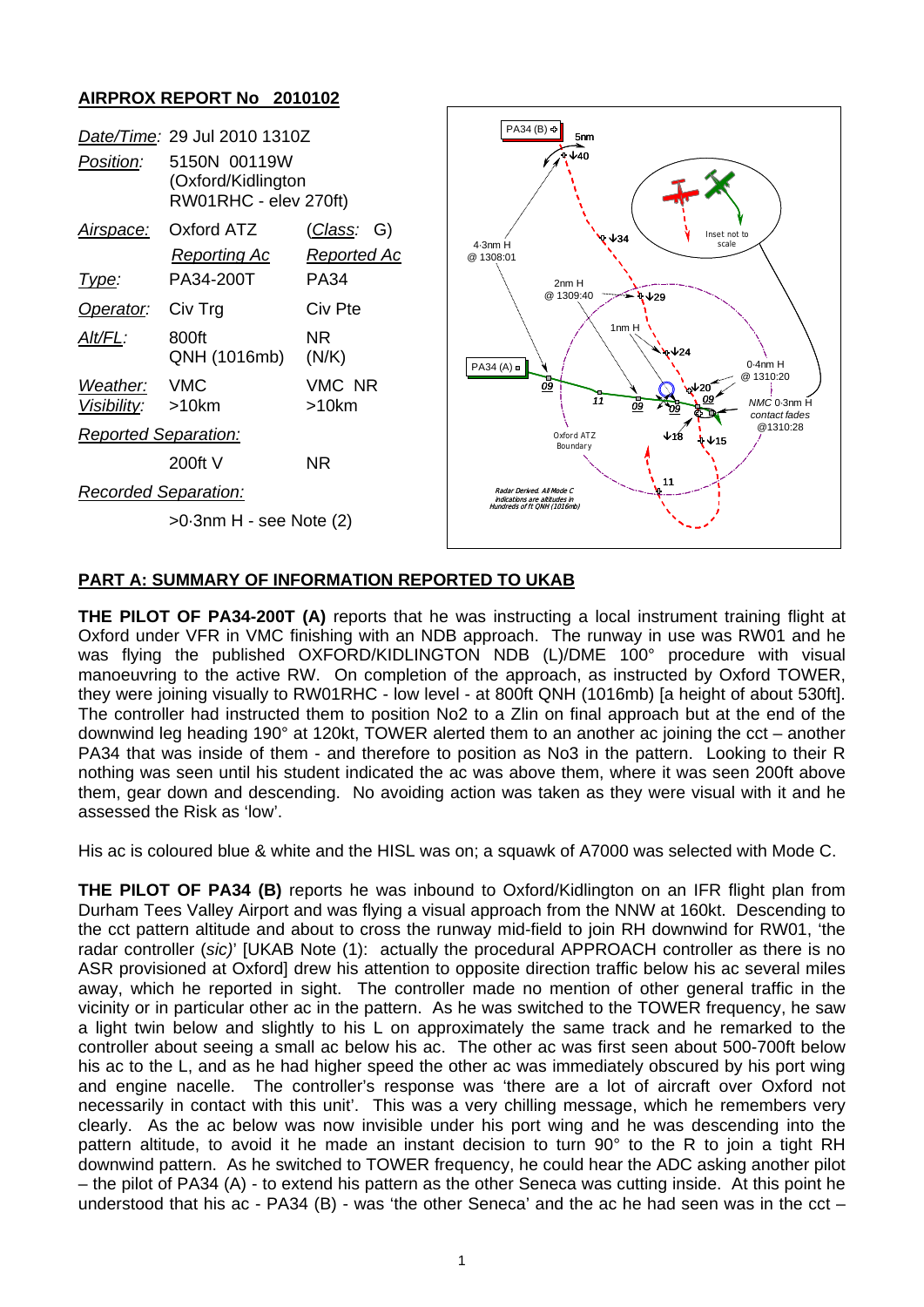PA34 (A). He said something like 'sorry about that' over the RT, but did not feel especially guilty as deciding on a tight pattern at this instant in time seemed the natural thing to do to avoid descending onto another ac believed to be on easterly track. Transitioning into a climb and executing a missed approach would possibly have been a better option, but he was not fully aware at this point about the boundaries of Brize Norton's CAS [just to the W].

He added that although unfamiliar with Oxford airport, he was also unfamiliar with the practice that the radar controller *(sic)* omits to mention other landing traffic after being cleared for a visual approach. He assessed the Risk as low – medium. The ac's HISL was on.

**THE OXFORD PROCEDURAL APPROACH CONTROLLER (APP)** was not informed of the Airprox until a couple of days afterwards but provided a comprehensive report to the best of his recollection.

Traffic levels on APP at the time were moderate to high with PA34 (A) flying VFR on the 100° procedure, a number of other ac operating in the local area VFR, some over flights and PA34 (B). LTC pre-noted PA34 (B) leaving HON approaching the Airprox from the NNW. Upon first contact the pilot of PA34 (B) requested radar vectors to an ILS approach for RW19. The pilot was informed that Oxford is not radar equipped, that RW01RHC was in use and that the current procedure available was the 100° approach with visual manoeuvring to RW01 RHC. The pilot of PA34 (B) declined and stated he would join visually and had the field in sight. He requested the ac's range, which was 10 DME, before requesting that he report at 5 DME, to descend as required to 2500ft QNH and to expect a crosswind join for RW01RHC, which was all read back. The crosswind join had been co-ordinated with TOWER and approved by the ADC. Meanwhile, PA34 (A) already inbound on the 100° procedure had cancelled IFR and joined the cct. Basic TI was given on a couple of ac that were operating VFR out to the NW conducting general handling at various levels. When the pilot of PA34 (B) reported 5 DME field in sight, still indicating NNW, he was instructed to join crosswind at 1500ft QNH, which was read back. He advised the pilot of PA34 (B) that there were a number of ac in the cct and to contact the TOWER on 133·425MHz, which was read back by the pilot who then switched to TOWER. He was not aware that the pilot of PA34 (B) had any sort of difficulty in finding the field; visibility was good and he had reported field in sight at 10 DME.

**THE OXFORD AERODROME CONTROLLER (ADC)** reports that PA34 (A) was in the visual cct to RW01RHC and had called downwind. APP was working PA34 (B) inbound for a crosswind join and the controller had already commented on apparent language difficulties he was experiencing with the pilot and apparent lack of preparation for arrival at Oxford. PA34 (B)'s crosswind join was coordinated by APP and had been accepted with 1 ac in the cct. As is normal, the transfer of communication was to be at 5nm, and as the transfer was taking place he looked to check the position of PA34 (A) in the cct in order to give TI to the pilot of PA34 (B) when he called. From overhead the Control Tower, PA34 (B) suddenly appeared, apparently diving into the cct, straight at PA34 (A). TI was given to PA34 (A) but because of the angle of approach, apparently the instructor had not seen PA34 (B) until pointed out by his student. By this time PA34 (B) had turned inside PA34 (A) and had started to pull ahead. With language difficulty in mind, the crew of PA34 (A) was asked to reposition No2 to PA34 (B) in order to alleviate any further problems. The pilot of PA34 (B) then contracted TWR and was instructed to report final No1. Both ac landed safely without further incident.

**ATSI** reports that because of a problem with the recording equipment at Oxford, no RT data is available for the period of this Airprox. The Unit confirm that the problem has been rectified. Furthermore, a new recording system has been identified and replacement is now at an advanced stage. In the absence of any RTF recordings, information was taken from the controllers' recollection of events, together with reports from the pilots of the subject ac.

The Oxford unofficial 1250Z weather observation was: Surface wind 290°/10-15kt; Visibility 10km; Cloud: FEW @ 3300ft, BKN @ 4800ft; Temperature +19/+11; QNH 1016mb, QFE 1006mb. Oxford ATC is not equipped with any surveillance radar equipment.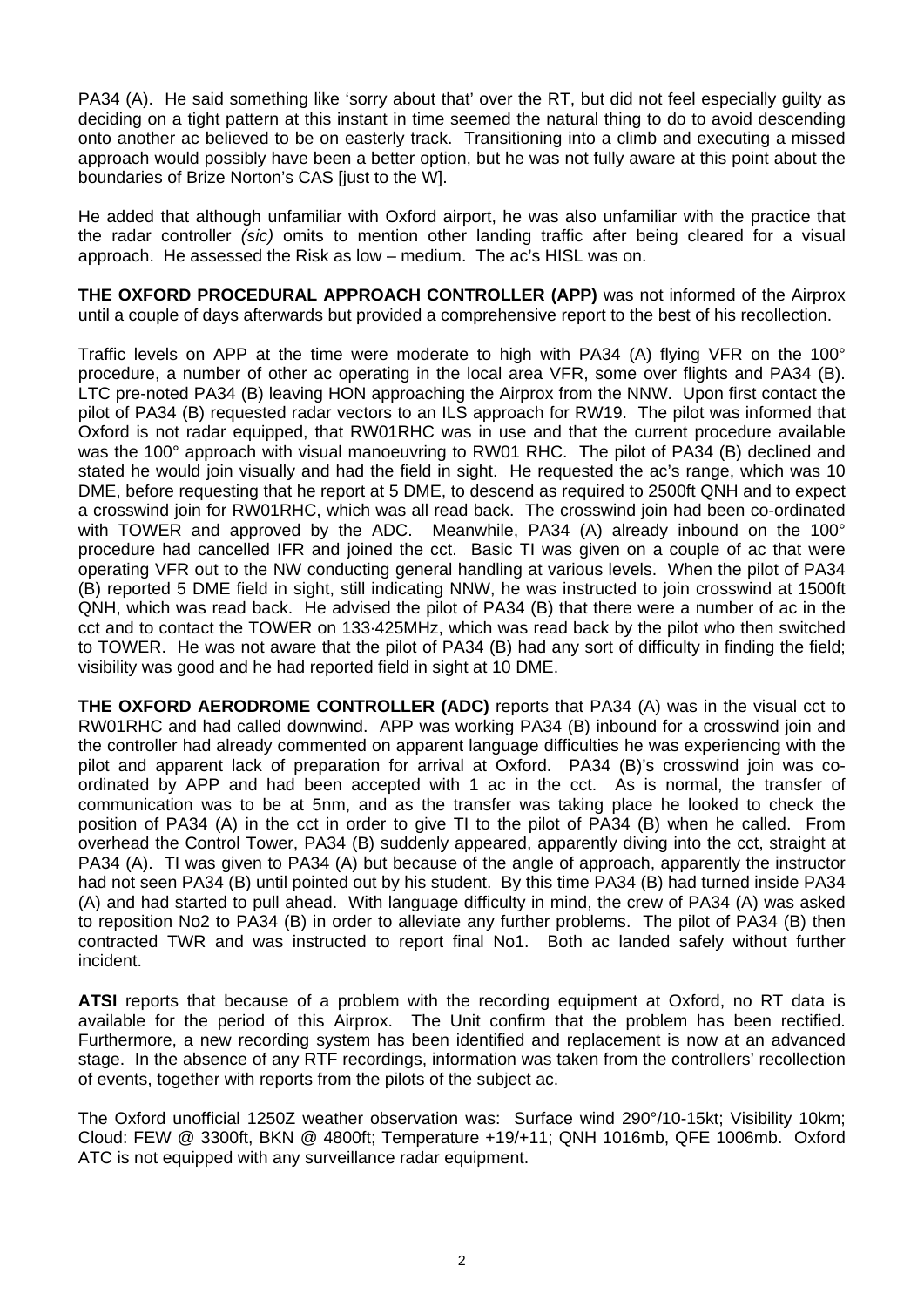PA34 (B) was inbound to Oxford IFR from Durham Tees Valley Airport. The flight exited CAS at HONILEY, the controller believing he had issued FL50 when the Airways Controller requested a level. On first contact, the pilot of PA34 (B) requested radar vectors to the ILS for RW19. The pilot was informed that no radar was available and the RW in use was RW01 with a right hand cct (RHC). The current procedure was the 100° approach with visual manoeuvring to RW01. The pilot then stated his intention of carrying out a visual approach and reported the airfield in sight, at a range of 10nm to the NNW. The pilot of PA34 (B) was requested to report at 5nm DME, to descend to 2500ft QNH (1016mb) and advised to expect a crosswind join for RW01RHC, which was read back. This join had been co-ordinated with the ADC. When the pilot of PA34 (B) reported at 5nm DME (still NNW of the airport), with the airport in sight, he was instructed to join crosswind at an altitude of 1500ft. This was read back correctly. The pilot was informed there were a number of ac in the cct and then transferred to the TOWER.

Meanwhile, PA34 (A) was returning to Oxford on an IRT, operating VFR, following an NDB approach and go around that was positioning into the RH cct to RW01. The pilot reported downwind with TOWER and was instructed to continue No2 to a Zlin ac.

The ADC heard APP transfer PA34 (B). The controller confirmed that it was normal for inbound ac to be transferred to the TOWER frequency at a range of 5nm. The ADC reported that, prior to the pilot of PA34 (B) contacting TOWER, he checked PA34 (A)'s cct position. As he was establishing this, he noticed PA34 (B) suddenly appearing from overhead the VCR, descending into the cct towards PA34 (A). He immediately warned the crew of PA34 (A) and instructed them to continue behind PA34 (B). By this time, PA34 (B), whose pilot was still not in contact on the TOWER frequency, had proceeded ahead of and inside PA34 (A).

The UK AIP, Page AD 2-EGTK-1-6, states the Noise Abatement procedures for Oxford. Included:

 'Whenever possible aircraft joining the circuit should, subject to ATC approval, plan to join on base leg or via a straight-in approach, giving way to traffic already established in the circuit'.

Additionally, on the same page, Flight Procedures-Circuits states:

'Circuits variable. To be flown to the east of runway 01/19. To provide separation between fixed-wing and rotary-wing traffic, the circuit height for fixed-wing aircraft is 1200ft QFE'.

With no radar information, Oxford ATC relies on position reports from the pilots and DF indications. On this occasion, the ADC believed that PA34 (B) was some 5nm NNW of the airport, when he was transferred from APP. Accordingly, he checked the position of other traffic in the cct, so as to be able to inform the pilot of PA34 (B) of the cct situation on initial contact. Fortunately, he was able to observe PA34 (B) as it exited the VCR overhead and was able to warn the crew of PA34 (A) of its presence.

UKAB Note (2): The LACC System recording shows PA34 (A) approaching Oxford Airport from the W, level at an indicated altitude of 900ft QNH (1016mb); on completion of the 100° procedure the ac passes S abeam the Airport at a Radar Ground Speed (RGS) of 108kt. PA34 (B) is shown approaching the Airport in a continuous descent on a generally SSE'ly track. PA34 (B) is shown inside 5d from Oxford at 1308:01, 4·3nm N of PA34 (A). PA34 (B) descends into the ATZ at a RGS of about 190kt after crossing through the climb-out to RW01 ½nm N of the airport and descending through 2300ft QNH. At 1310:20, PA34 (A) is shown crossing through PA34 (B)'s 12 o'clock at a range of 0·4nm indicating 1100ft below the latter, before PA34 (A) commences a R turn downwind. PA34 (B) passes 0·3nm W of and inside PA34 (A) descending through 1800ft before PA34 (A) fades from coverage. Continuing on a southerly course PA34 (B) extends downwind to a range of 2·6nm from the Airport before turning in onto final approach for RW01RHC and fading from coverage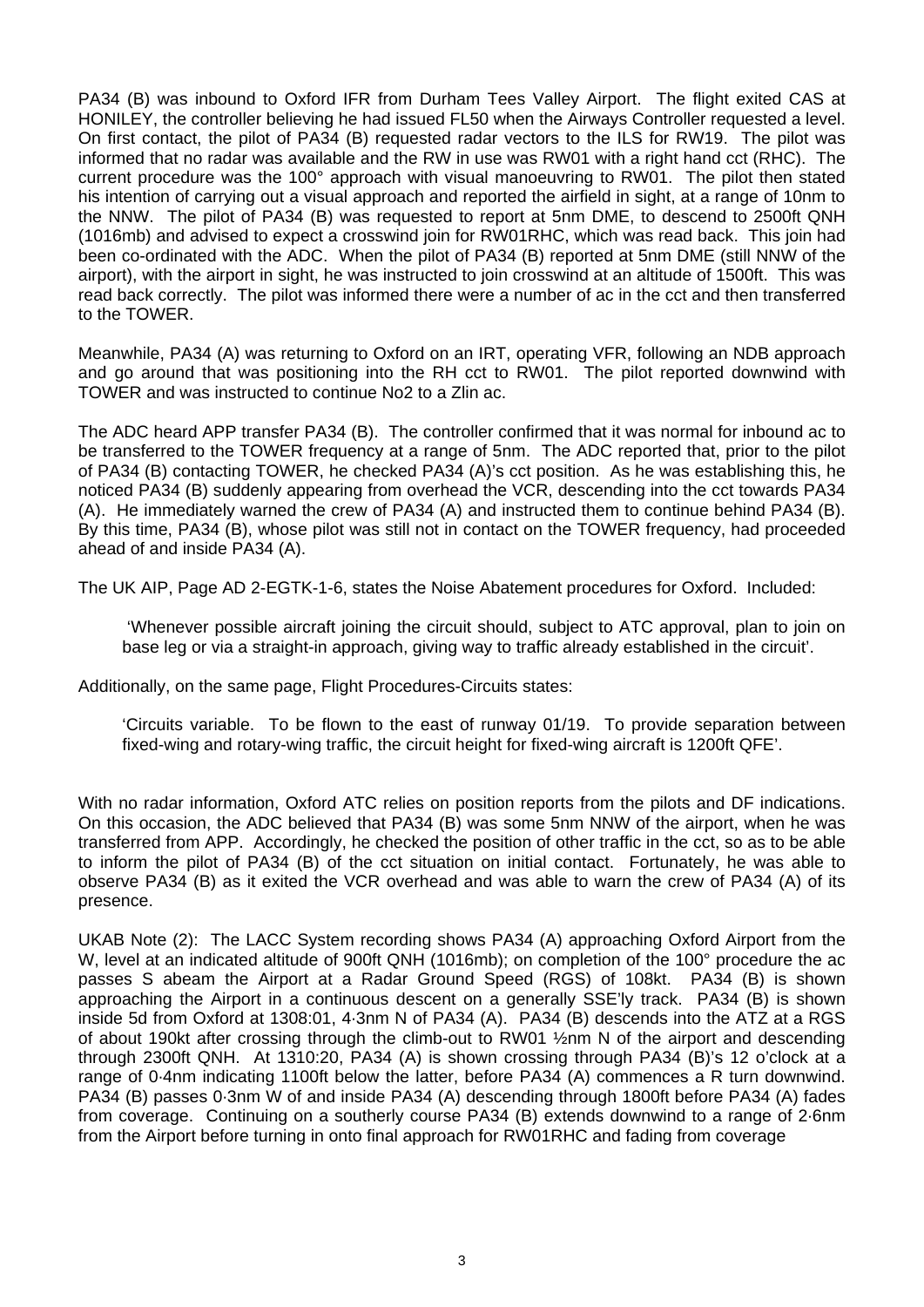UKAB Note (3): The UK AIP at AD 2-EGTK-1 – 5 notifies the Oxford/Kidlington Aerodrome Traffic Zone (ATZ) as a circle radius 2nm centred on the midpoint of RW01/19, extending from the surface to 2000ft above the aerodrome elevation of 270ft.

## **PART B: SUMMARY OF THE BOARD'S DISCUSSIONS**

Information available included reports from the pilots of both ac, radar video recordings, reports from the air traffic controllers involved and reports from the appropriate ATC authority.

The unserviceability of the Oxford RT recorders and hence the absence of an RT recording of the APP and TWR frequencies had hampered the investigation of this Airprox significantly. Controller Members were concerned that this should have occurred as usually a dual recorder system is proof against such difficulties. The Board was reassured that a new recording system was being procured. Nevertheless, without an RT transcript it was not feasible to resolve exactly what information was passed to the pilot of PA34 (B) or when he called. However, there was no reason to doubt the veracity of the accounts submitted by the controller's involved nor the report submitted by ATSI.

It was evident to the Board that the crux of this Airprox was the integration of an IFR visual approach with VFR cct traffic in a non-radar environment where APP could only provide a Procedural Service. A highly experienced GA Member believed it should have been plain to the pilot of PA34 (B) from his pre-flight planning that no radar services were available from Oxford and that radar vectors to the ILS were not an option. Noting that the IFR flight plan had not been cancelled, the Member opined that after refusing the offered 100° approach to circle for RW01RHC and instead electing to fly a visual approach, the pilot of PA34 (B) was obliged to set-up his visual arrival in an appropriate manner by complying with the APP controllers instructions and not by entering the cct area, fast, from above. CAT pilot Members agreed that if the pilot of PA34 (B) had done as instructed the Airprox would not have occurred.

Whilst the pilot of PA34 (B), as IFR traffic, expected to be given TI about other ac in the cct, he had reported that he was not advised that PA34 (A) was already in the pattern. This was at odds with APP's report that when the pilot of PA34 (B) reported he was at 5 DME, he was instructed to join crosswind at 1500ft QNH, that there were a number of ac in the cct and to contact TWR, which was all read back. Without a transcript it was not possible to resolve this discrepancy but it seemed to pilot Members that these instructions were plain enough and, if complied with, would have allowed sufficient time for TWR to update the cct information on PA34 (A), for the pilot of PA34 (B) to sight PA34 (A) ahead in the pattern and fit in with it. However, several controller Members disagreed. In their view APP had not done enough to integrate the arrival of the IFR PA34 (B) on his visual approach with the VFR PA34 (A) establishing downwind ahead. Although the pilot of PA34 (B) had refused the 100° procedure, APP should have done more and did not give an appropriate level of service to the IFR flight. A Member opined that APP could have insisted that the pilot of PA34 (B) execute the 100° procedure, which would have ensured the flight's safe integration. But it was evident that this was not what APP had coordinated with TWR and some controller Members did not believe that APP should have arranged PA34 (B)'s visual approach in this way.

The ATSI Advisor explained that it was in order for APP to instruct the pilot of PA34 (B) to join crosswind at 1500ft QNH, clear of PA34 (A) and that is what TOWER expected. Whilst APP did not know exactly where PA34 (B) was in this non-radar environment until the pilot reported at 5DME, he instructed the pilot to call TOWER at that point and passed TI, albeit the detail of that information was not known. PA34 (B) pilot's actions were plain from his report, insofar as he was joining by descending to traffic pattern altitude whilst crossing the runway midfield to join right downwind for RWY01RHC when he saw PA34 (A) below his port wing. The radar recording shows that the pilot of PA34 (B) had flown his visual approach as he reported but this was at variance with APP's instructions. Moreover, he did not call TWR straight away it would seem; the pilot of PA34 (B) reports that as he switched to the TOWER frequency he saw the light twin - PA34 (A) - below and slightly to his L on approximately the same track. This occurred when both ac were to the SE of Oxford Airport,